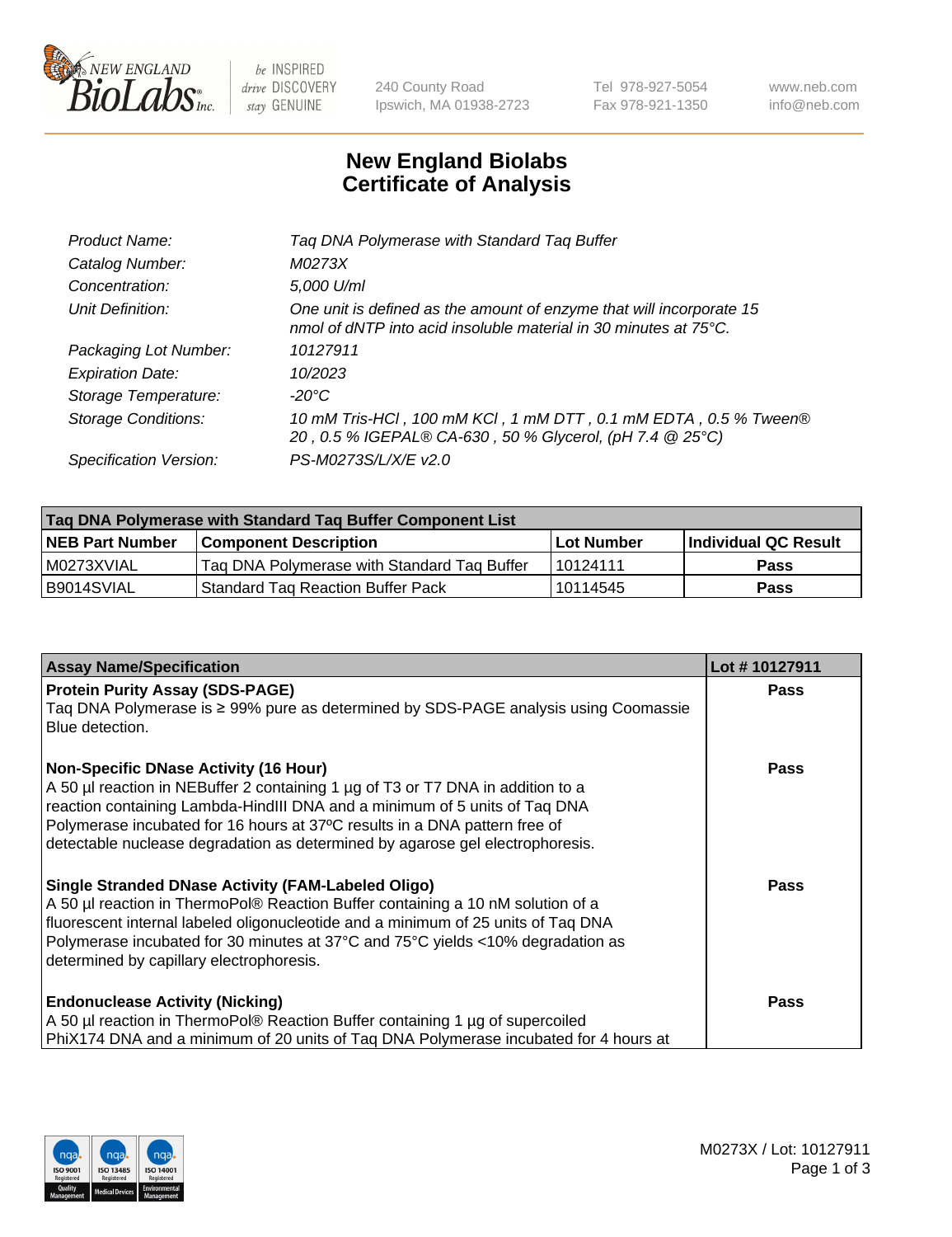

be INSPIRED drive DISCOVERY stay GENUINE

240 County Road Ipswich, MA 01938-2723 Tel 978-927-5054 Fax 978-921-1350

www.neb.com info@neb.com

| <b>Assay Name/Specification</b>                                                                                                                                                                                                                                                                                                                                                                                      | Lot #10127911 |
|----------------------------------------------------------------------------------------------------------------------------------------------------------------------------------------------------------------------------------------------------------------------------------------------------------------------------------------------------------------------------------------------------------------------|---------------|
| 37°C and 75°C results in <10% conversion to the nicked form as determined by agarose<br>gel electrophoresis.                                                                                                                                                                                                                                                                                                         |               |
| <b>Phosphatase Activity (pNPP)</b><br>A 200 µl reaction in 1M Diethanolamine, pH 9.8, 0.5 mM MgCl2 containing 2.5 mM<br>p-Nitrophenyl Phosphate (pNPP) and a minimum of 100 units Taq DNA Polymerase<br>incubated for 4 hours at 37°C yields <0.0001 unit of alkaline phosphatase activity<br>as determined by spectrophotometric analysis.                                                                          | Pass          |
| PCR Amplification (5.0 kb Lambda DNA)<br>A 50 µl reaction in Standard Taq Reaction Buffer in the presence of 200 µM dNTPs and<br>0.2 µM primers containing 5 ng Lambda DNA with 1.25 units of Taq DNA Polymerase for<br>25 cycles of PCR amplification results in the expected 5.0 kb product.                                                                                                                       | Pass          |
| <b>qPCR DNA Contamination (E. coli Genomic)</b><br>A minimum of 5 units of Taq DNA Polymerase is screened for the presence of E. coli<br>genomic DNA using SYBR® Green qPCR with primers specific for the E. coli 16S rRNA<br>locus. Results are quantified using a standard curve generated from purified E. coli<br>genomic DNA. The measured level of E. coli genomic DNA contamination is ≤ 1 E. coli<br>genome. | Pass          |
| <b>RNase Activity (Extended Digestion)</b><br>A 10 µl reaction in NEBuffer 4 containing 40 ng of a 300 base single-stranded RNA<br>and a minimum of 1 µl of Taq DNA Polymerase is incubated at 37°C. After incubation<br>for 16 hours, >90% of the substrate RNA remains intact as determined by gel<br>electrophoresis using fluorescent detection.                                                                 | Pass          |

This product has been tested and shown to be in compliance with all specifications.

One or more products referenced in this document may be covered by a 3rd-party trademark. Please visit <www.neb.com/trademarks>for additional information.